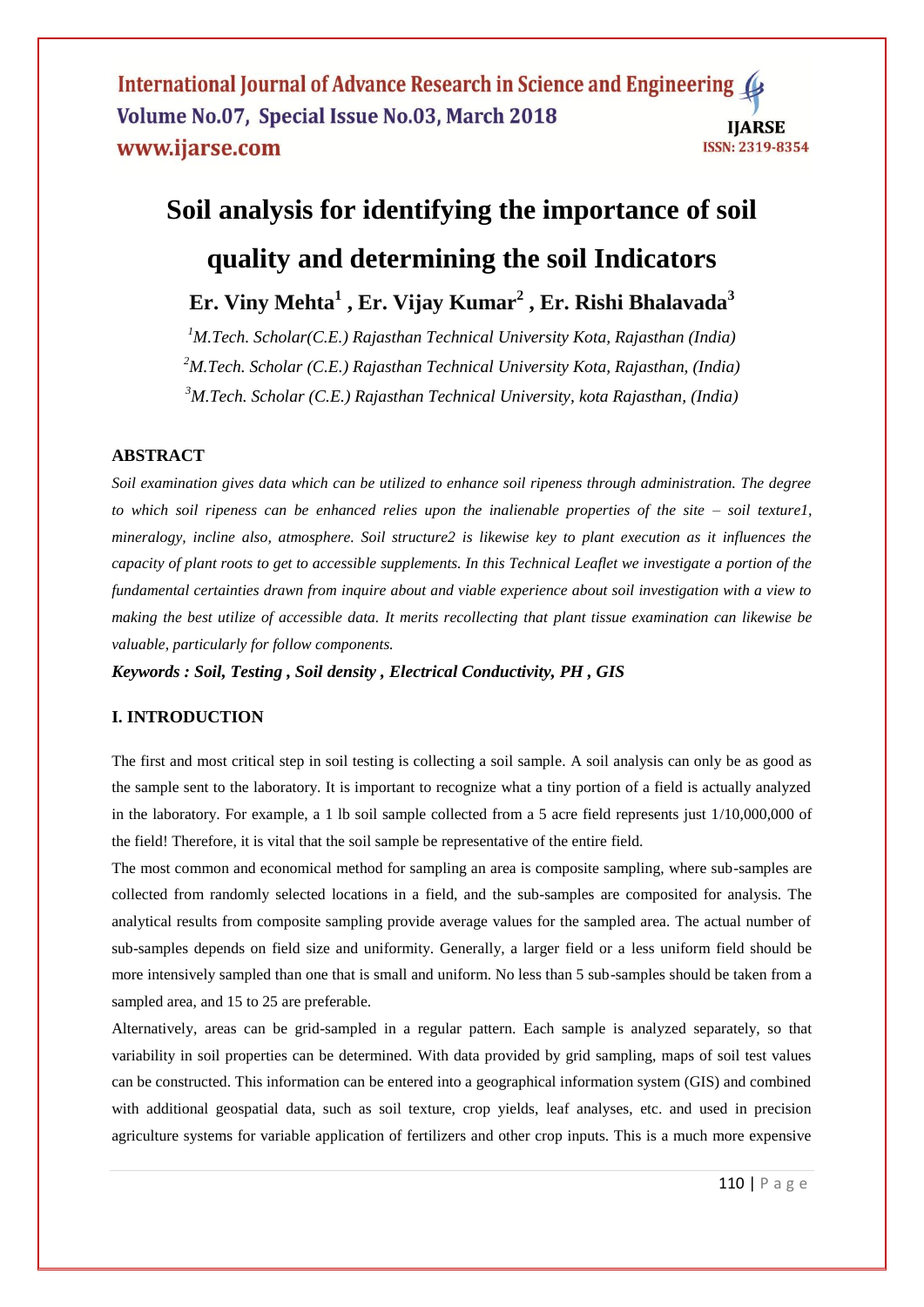## International Journal of Advance Research in Science and Engineering Volume No.07, Special Issue No.03, March 2018 **IIARSE** www.ijarse.com ISSN: 2319-8354

method of soil analysis because of the large number of analyses required, although it provides valuable information about geospatial uniformity which can be used in precision agriculture.

Ideally, samples should be collected with a soil probe or auger (a small shovel or trowel can also be used), to the depth of tillage (usually 6 to 8 inches) or to the effective rooting depth of plants. Deeper samples may be collected for evaluation of subsoil properties, such as salt or nitrate accumulation. It is helpful to sample to the same depth each time a soil is sampled, so that year to year samples can be directly compared to monitor changes over time. Each sub-sample should be approximately equal in size. The sub-samples should be placed in a clean plastic bucket and mixed thoroughly. The desired sample amount is then removed from the bucket and the remainder discarded. Check with your testing laboratory to find out how large a sample they require.

The area or size of the field sampled is dependent upon management practices. Sample the smallest unit that will be managed separately. For example, if a field has two distinctly different sections, perhaps one half level and the other sloped, then sample the two areas separately, and fertilize each half separately to obtain optimum results. However, if each half of the area will not be fertilized or managed individually, there is no need for separate sampling. A single, representative sample will be less expensive and just as useful. Sample the smallest management unit. Soil samples should be air-dried or taken to a test laboratory as soon as possible. To dry a soil sample, spread the soil out in a clean, warm, dry area, and let it dry for two to three days. It is best not to heat or dry soil samples in an oven because soil chemical properties may be altered.

to a laboratory for analysis. Soil samples can be refrigerated for several days if they cannot be dried immediately.



Figure 1. On the left: dividing and sampling scheme for a sloped field with distinct upper, middle, and lower areas. Circles represent sub-sample locations which are composited for each of the three areas. On the right: grid-sampling a field. Each sample is analyzed separately to evaluate field variability.

#### Fig.1 Soil Different Stage

#### **II. METHODS**

The present study deals with the analysis of soil samples from sugarcane field which were collected in a period 2009 - 2010 from Manjari, Hadapsar and Phursungi villages situated towards SE of Pune city and this region is affected by the solid waste disposal as well as industrial effluents. This study was primarily focused on testing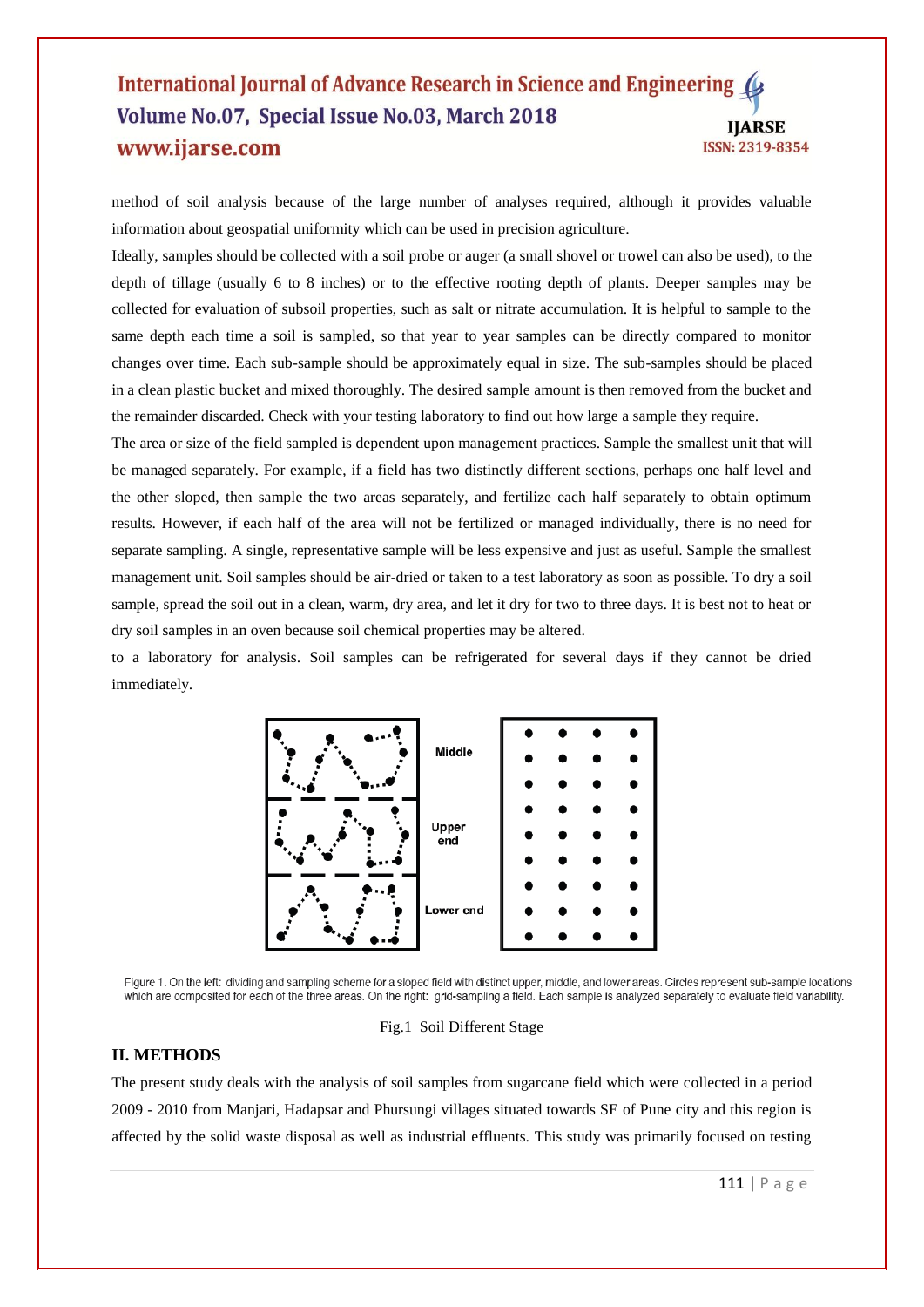## International Journal of Advance Research in Science and Engineering Volume No.07, Special Issue No.03, March 2018 **IJARSE** www.ijarse.com ISSN: 2319-8354

of soil quality from 12 representative sampling stations and the analytical results were expected to be representative for the entire field. The surface contaminated soil material were removed using spade or khurpi (Gupta, 2007) and for sampling V shaped holes were dug for collecting a uniform 2 cm thick slice of soil up to a depth of 22cm. which were collected in a plastic bucket. Samples collected were thoroughly mixed on a piece of clean cloth, air dried and the lumps were broken using wooden pestle and mortar (Tandon. 1993). Particles were disaggregated, crushed and sieved with 10 mesh diameter, stored in glass bottles and labelled. pH values were determined using Equiptronics pH meter as described by Jackson (1967). For this 20 g soil

sample was mixed with 40 ml distilled water in 1: 2 ratio. The suspension was stirred intermittently with glass rod for 30 minutes and left for one hour. The combine electrode was inserted into supernatant and pH was recorded.pH

value as a measure of the hydrogen ion activity of the soil water system and expresses the acidity and alkalinity of the soil. It is a very important property of soil as it determines the availability of nutrients, microbial activity and physical condition of soil.

Electrical conductivity (EC) expresses ion contents of solution which determine the current carrying capacity thus giving a clear idea of the soluble salts present in the soil. The electrical conductivity of a soil samples was determined on an Equiptronics digital electrical conductivity bridge for which 20g soil was added in 40ml distilled water. The suspension was stirred intermittently for half an hour and kept it for 30 minutes without any disturbances for complete dissolution of soluble salts. The soil was allowed to settle down and then conductivity cell was inserted in solution to take the reading to record the EC values. Organic matter is useful in supplying nutrients and water to the plants and also provides good physical conditions to the plants. The quantity of organic carbon in the soil was estimated by using modified Walkey- black method (Walkey and black, 1934) as described by Jackson (1967). 1g finely ground dry soil sample was passed through 0.5mm sieve without loss and was taken into 500ml conical flask. To this 10ml of 1N potassium dichromate and 20ml con. H2SO4 were added and the contents were shaken for a minute and allowed to set aside for exactly for 30 minutes and then 200ml distilled water, 10ml phosphoric acid and 1ml diphenylamine indicator were added. The solution was titrated against standard ferrous ammonium sulphate till colour changes from blue violet to green. The blank titration was also carried without soil. In soils available phosphorus is found as orthophosphate in several forms and combinations but only a small fraction of it may be available to plants. Available phosphorus was estimated by Olsen"s method (Olsen *et al*, 1954) modified by Watanbe (1965). The reagent for Olsen"s P was 0.5 M NaHCO3 (pH 8.5) prepared by dissolving 42g NaHCO3 in distilled water and made up to 1 lit. The pH was adjusted at 8.5 with 20% NaOH solution. 2.5g of air dried soil was weighed into 150ml Erlenmeyer flask, 50ml of Olsen"s reagent (0.5 M NaHCO3 Solution, pH 8.5) and one teaspoonful of activate charcoal were added. The flasks were shaken for 30 minutes and contents were filtered immediately through Whatman filter paper (No. 41). 5ml of the filtrate was taken out by pipette into 25ml of volumetric flask and was neutralized with 1: 4 H2SO4 using p-nitrophenol as indicator and the volume was made up by adding distilled water. After addition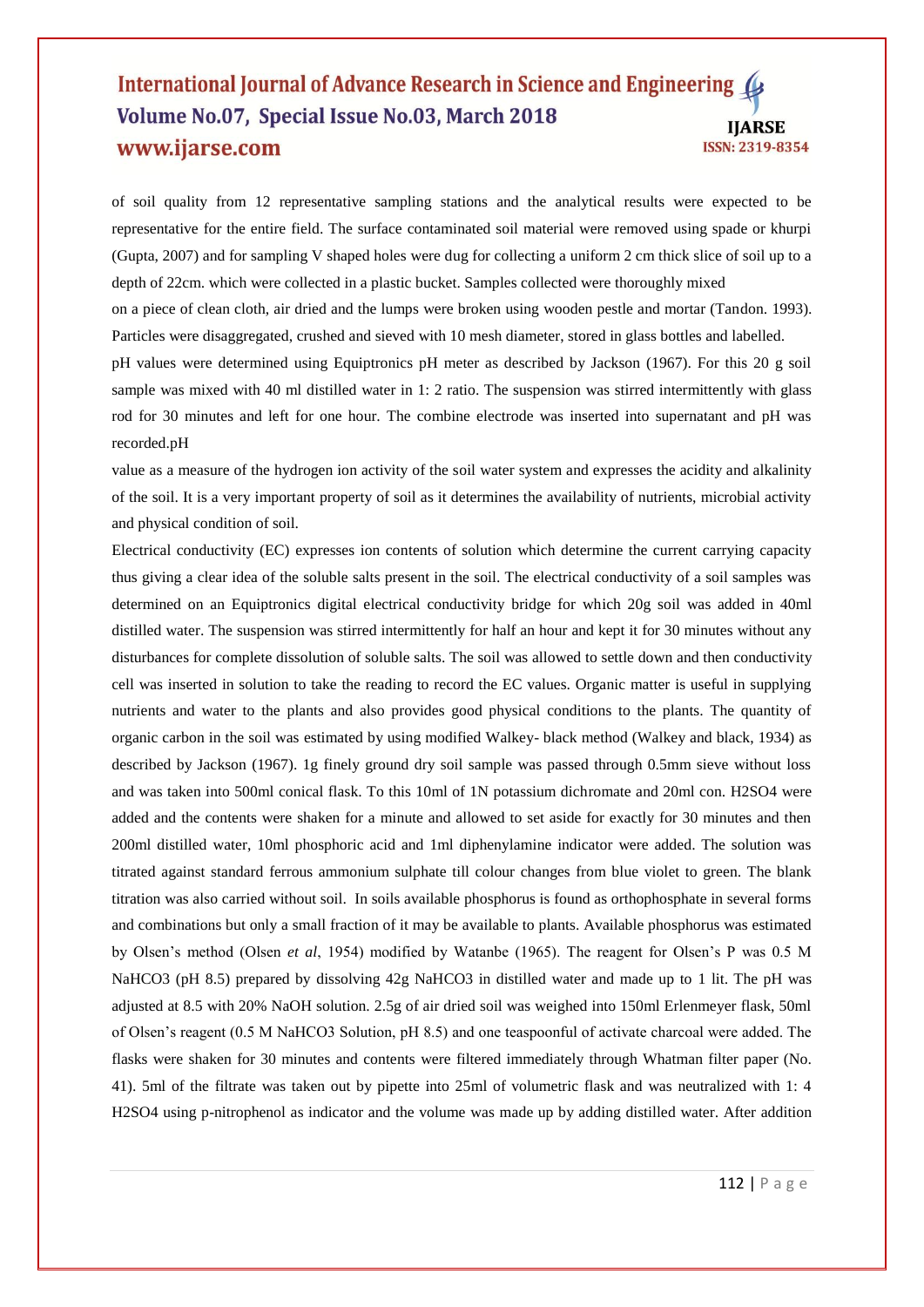## International Journal of Advance Research in Science and Engineering ( Volume No.07, Special Issue No.03, March 2018 **IJARSE** www.ijarse.com ISSN: 2319-8354

of few crystals of stannous oxalate blue colour developed and intensity of blue colour was read in photoelectric colorimeter within 10 minutes at a wavelength of 730nm.

A blank was run without soil. Potassium in soil water has been estimated by flame by preparing the standard solutions of potassium (ppm) and feeding the diluted extract in flame photometer for recording the reading for standard and sample with K filter. Micronutrients like Cu, Zn, Fe, Mn are estimated by using Atomic Absorption pectrophotometer employing standard methods (Trivedy and Goel, 1984). Micronutrients include iron, manganese, zinc, copper, boron, chlorine and molybdenum. The term refers to plant"s needs, not to their abundance in soil. They are required in very small amounts but are essential to plant health in that most are required to speed up plant"s metabolisms. They are generally available in the mineral component of the soil and the method commonly used for determination of available micronutrients in soil samples is by Lindsay and Norvell (1978) This method consists of use of DTPA (Diethylenetriaminepentaacetic acid) as an extracting which has been widely accepted for the simultaneous extraction of micronutrients like Zn, Cu, Fe Mn in neutral and alkaline soils. Most commonly used method for available boron is hot water extraction method as given by Berger and Truog (1939) which has been modified by (Gupta, 1967) in which boiling the soil with water is employed. The extracted boron in the filtered extract is determined by azomethine-H colorimetric method.

## **III. SOIL ANALYSES**

After soil samples are received at a laboratory, a number of tests can be performed. A general understanding of soil testing will help you know how the results can be interpreted and to appreciate the accuracy of analytical results.

Soils supply most of the mineral nutrition for higher plants through the plant"s root system. The root system extracts nutrients from the soil over a long period of time; two to three months for most annual crops, years for perennial crops. In contrast, a soil test determines the soil"s nutrient supplying capacity by mixing soil for only a few minutes with a strong extracting solution (often an acid or a combination of acids). The soil reacts with the extracting solution, releasing some of the nutrients. The solution is filtered and assayed for the concentration of each nutrient. The nutrient concentration is then related to field calibration research that indicates the yield level reached with varying soil nutrient concentrations. This method works very well for some nutrients, but is less accurate for others, for example those nutrients supplied largely from organic matter (OM) decomposition such as nitrogen and sulfur. This is primarily due to the difficulty of estimating or predicting the rate at which OM will decompose and release these nutrients in plant-available forms.

Individual analyses included in a "standard" or "routine" soil test varies from laboratory to laboratory, but generally include soil pH, and available phosphorus (P) and potassium (K). They sometimes also include available calcium (Ca) and magnesium (Mg), salinity, and often include an analysis of OM content and soil texture. Most laboratories offer nitrogen (N), sulfur (S), and micronutrient analyses for additional cost.

The methods used to test soils vary depending on chemical properties of the soil. For example, tests used for measuring soil P are quite different in the acidic soils common in the southeastern U.S. than those used in the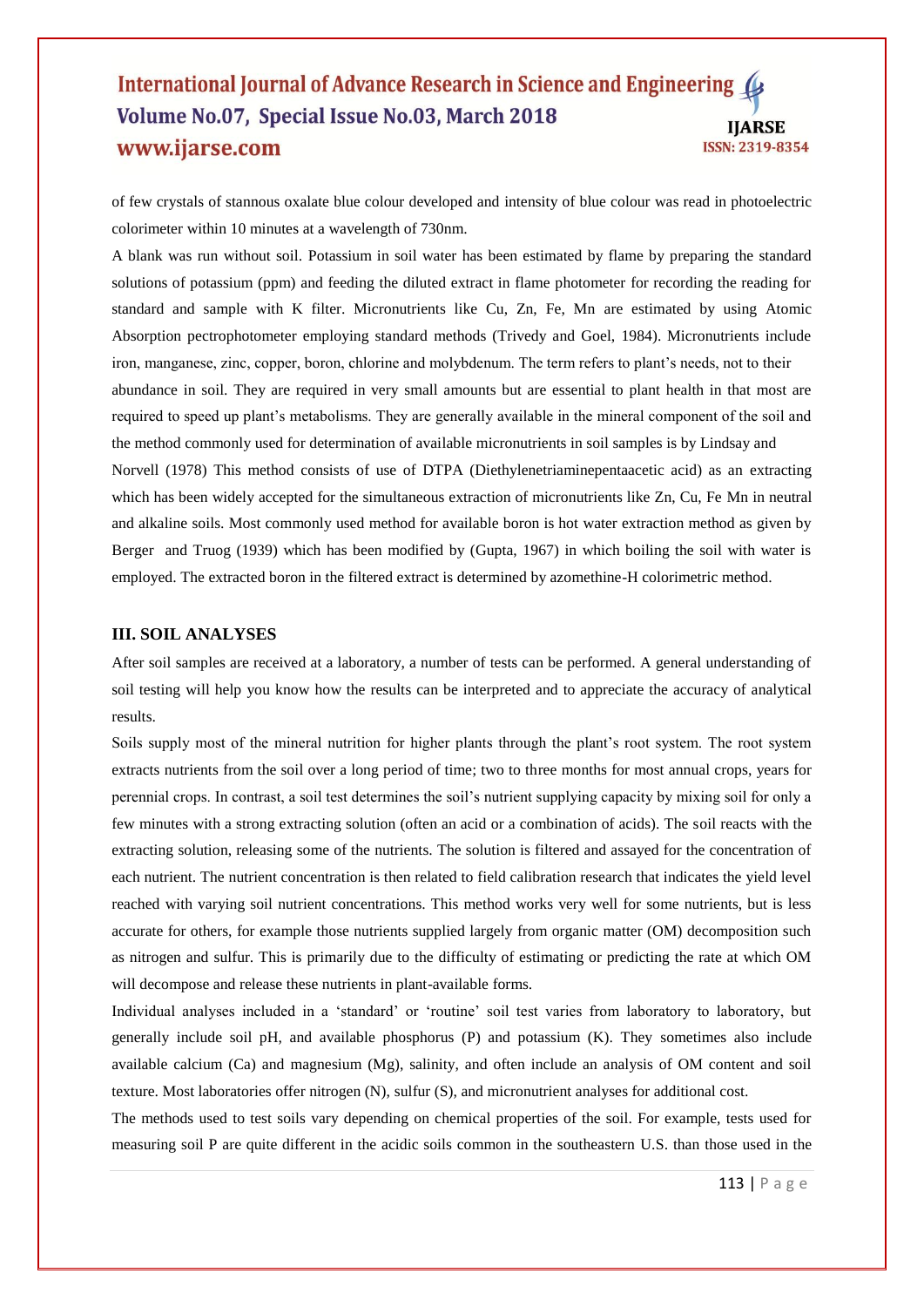## International Journal of Advance Research in Science and Engineering ( Volume No.07, Special Issue No.03, March 2018 **IIARSE** www.ijarse.com ISSN: 2319-8354

alkaline soils of the southwest. Analysis of southwestern soils with methods tailored for acidic soils will provide erroneous results. Therefore, it is important to be aware of the methods used by test labs, and to select methods that are regionally appropriate. Local laboratories will generally use methods appropriate for your soils and your laboratory should provide you with test method information. A listing of local soil test laboratories may be found in the University of Arizona publication, "Laboratories Conducting Soil, Plant, Feed or Water Testing"  $(AZ1111)$ .

## **IV. COOPERATIVE EXTENSION**

Nutrient levels are usually expressed on a mass (weight) basis using units of parts per million (ppm). These can be converted to a molar basis by dividing ppm by the molecular weight to get mmol/L (for liquids) or mmol/kg (for solids). Another useful unit for expressing nutrients is centimoles of charge per kilogram of soil (cmolc/kg). To calculate cmolc/kg, divide ppm by the molecular weight and then multiply this value times the charge on the nutrient ion. Older literature uses meq/100g, which is identical to cmolc/kg.

#### **4.1 STANDARD SOIL TESTS**

#### **4.1.1PH**

Soil pH is a measure of the acidity or alkalinity of a soil. The term pH applies to solutions, so the analysis must be conducted on a soil/water mixture. The soil sample is mixed with water, allowed to equilibrate for at least an hour, and then the pH measured. Several factors affect pH measurement. Primary among these is the salt concentration of a soil (a salt is any molecule that, when placed in water, separates into positively and negatively charged components or ions). The salt concentration of a soil may vary with the season or with fertilizer application, and is generally greater immediately following fertilizer application than before. The result may be an apparent pH drop up to one-half a pH unit.

When samples are collected frequently or at various times of the year it may be noted that pH values tend to increase and decrease, seemingly at random. This can lead to questions regarding the reliability of soil pH measurements, but the fluctuations may be due to changes in soil salt levels and do not usually present a serious problem in the use of the analysis. Some laboratories measure pH in a dilute salt solution to mask salt-induced variations. This method gives lower pH values for which the laboratory should provide interpretation guidelines. Arizona soils are generally alkaline (high pH), and pH adjustment is not a common practice. In most other parts of the country, ground limestone is routinely added to soil to raise soil pH. In those parts of the country, "lime requirement" (amount of lime required to adjust the soil pH to a desired level) is determined. This test is not needed for alkaline Arizona soils.

## **4.1.2 Electrical Conductivity (EC)**

Electrical conductivity (EC) of a soil extract is used to estimate the level of soluble salts. The standard method is to saturate the soil sample with water, vacuum filter to separate water from soil, and then measure EC of the

114 | P a g e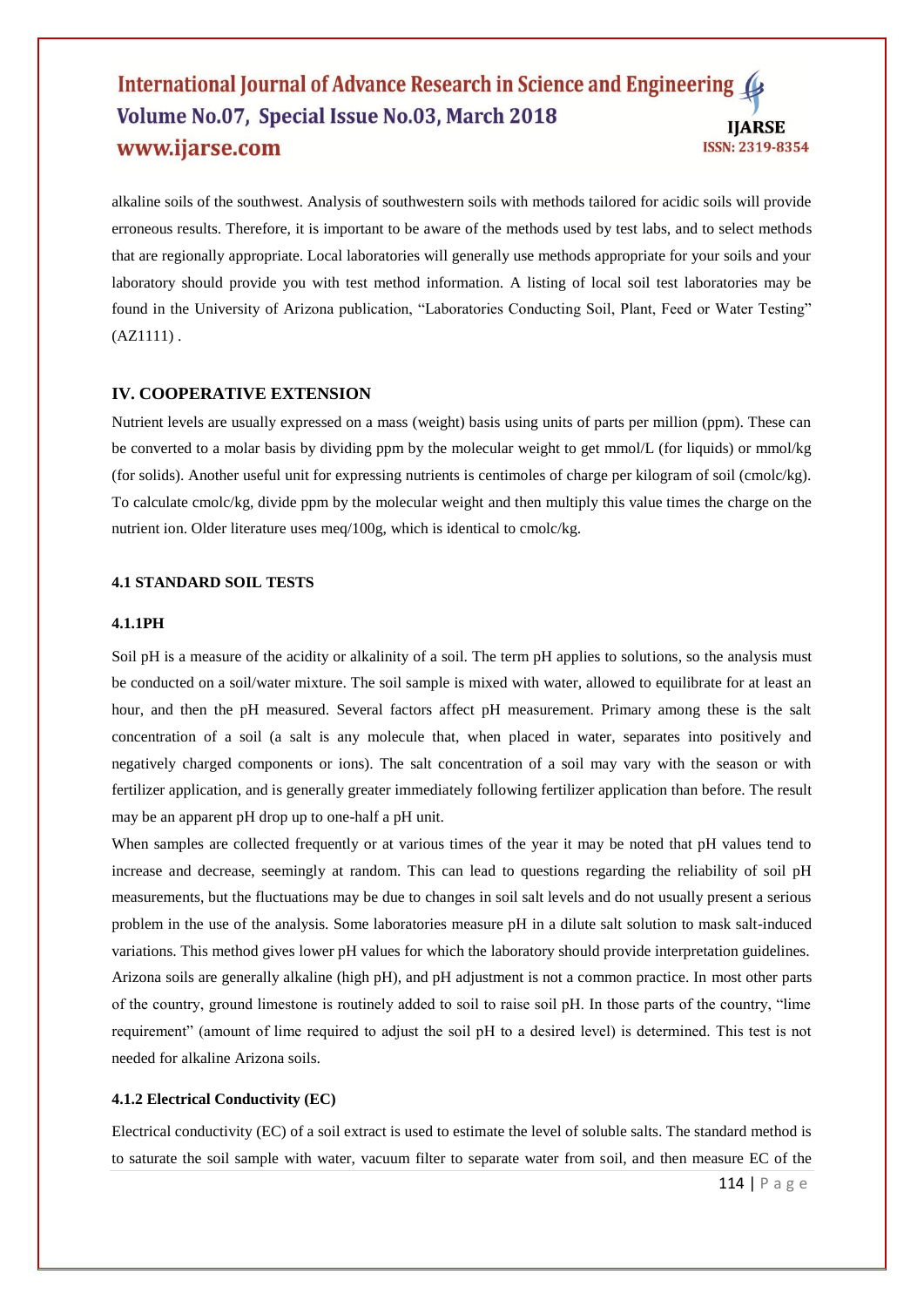## International Journal of Advance Research in Science and Engineering ( Volume No.07, Special Issue No.03, March 2018 **IIARSE** www.ijarse.com ISSN: 2319-8354

saturated paste extract. The result is referred to as ECe and is expressed in units of deciSiemens per meter (dS/m). Older literature will likely use units of millimhos per centimeter (mmho/cm), which are identical to dS/m. Some test laboratories use different soil:water ratios, and use a multiplication factor to convert results to an ECe equivalent.

EC is a very reliable test for soil salinity, and this is a routine test in the arid southwest. However, in wetter climates EC is not a standard test so, if soil samples are sent to a laboratory in another part of the country, EC may have to be specifically requested.

#### **4.1.3 Nitrogen (N)**

Nitrogen analyses are not difficult to conduct, but interpreting results can be problematic. This is because a major portion of soil N is contained in the soil OM. Plant availability of organic N is dependent on OM breakdown, which is difficult to estimate. Therefore analyses of "total N", a sum of all forms of soil N, including organic N, are not routinely conducted. Instead, N in the nitrate form (NO3-N) is assayed. Nitrate is directly available to plants, so this test provides an indication of short term N availability. However, NO3-N can be quickly lost from soil, either leached past the rooting zone, or lost to the atmosphere in gaseous forms.

Nitrate analyses can provide an accurate determination of the N available to plants at the time of soil sampling, although this may not provide reliable information concerning N availability later in the growing season. If soil N analysis is to be used for making fertilizer recommendations, soil samples should be collected either shortly before planting time or during the growing season.

The extractant used to remove NO3-N from the soil is not particularly important because of its high solubility. Some laboratories extract NO3-N from soil with a salt solution, such as potassium chloride (KCl). However, other laboratories in the southwestern U.S. measure NO3-N in the same extract used to measure soil P (see below) to reduce analysis costs. Results from these two kinds of extractants are directly comparable.

#### **4.1.4 Phosphorus (P)**

Most soil P is tightly bound to soil particles or contained in relatively insoluble complexes. The P-containing complexes in alkaline soils are very different than those in neutral or acidic soils. The amount of P removed during soil extraction is very much dependent on the nature of P complexes and on the specific extractant used, so it is critical that P extractants be matched to soil properties.

The Olsen or bicarbonate extractant, a dilute sodium bicarbonate solution, is used to extract P from calcareous, alkaline, and neutral soils, and is appropriate for Arizona soils. In contrast, most other P extractants, such as the Mehlich extractants, are suited for acidic soils, and may not be suitable for arid-region soils. If an appropriate extractant is selected, P analysis is a reliable and useful soil test. On a soil test report, the analysis may be reported as PO4-P.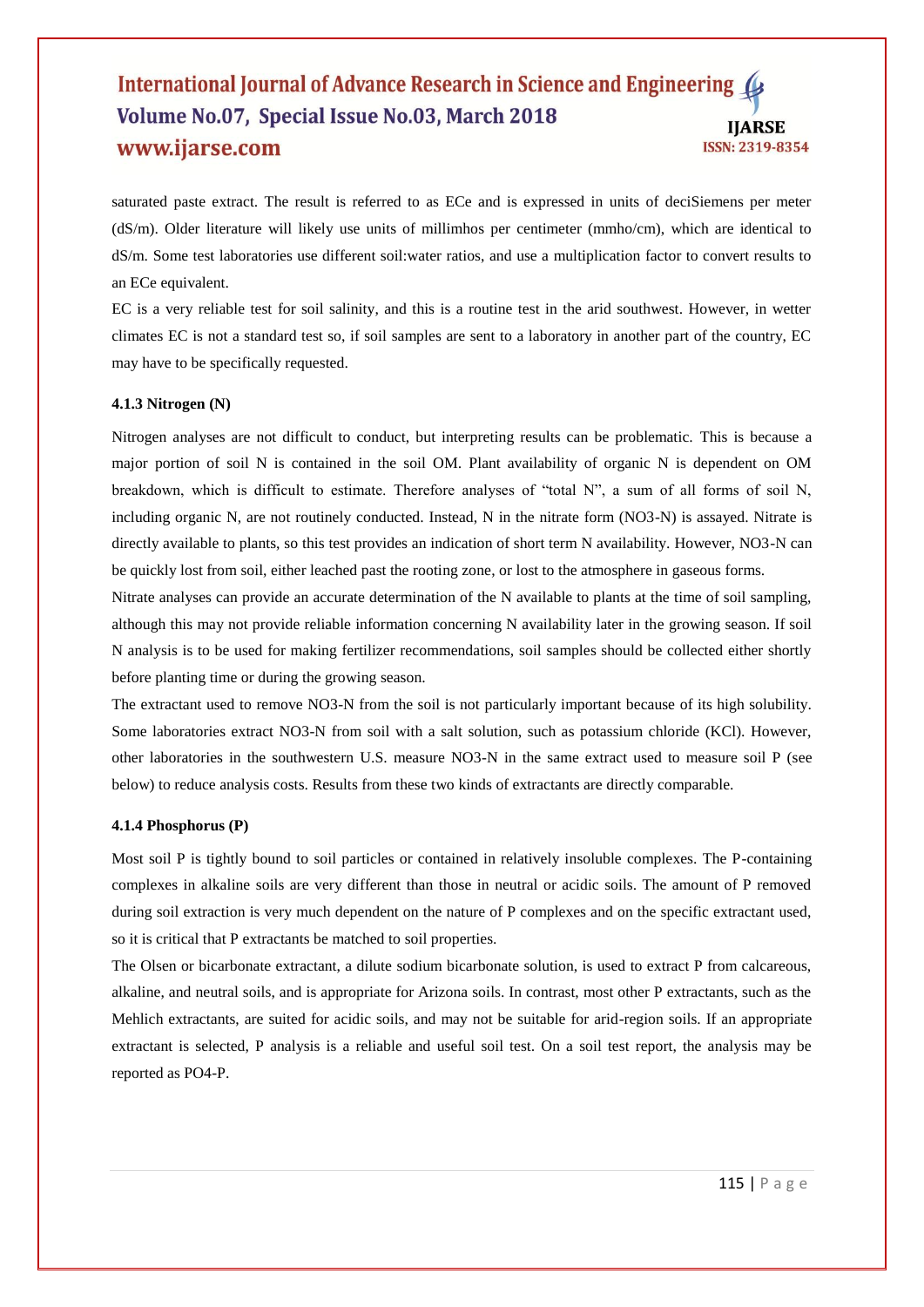## International Journal of Advance Research in Science and Engineering ( Volume No.07, Special Issue No.03, March 2018 **IJARSE** www.ijarse.com ISSN: 2319-8354

## **4.1.5 Potassium (K), Calcium (Ca), Magnesium (Mg), and Sodium (Na)**

The four major exchangeable cations in arid-region soils are K, Ca, Mg, and Na. All except Na are essential plant nutrients; however Na is included here because it plays an important role in soil physical properties. Soil Na level is needed for calculations of cation exchange capacity (CEC) and exchangeable sodium percentage (ESP), discussed later.

An ammonium acetate extractant is used to extract exchangeable K, Ca, Mg, and Na from arid-region soils, but it does not extract less plant-available forms. Some difficulty may be encountered in soils containing Ca or Mg carbonates (calcareous soils) because the ammonium acetate extraction may remove some Ca or Mg from these minerals along with the exchangeable forms. In these situations, the analytical results may indicate slightly elevated levels of these nutrients. Some laboratories adjust the pH of the ammonium acetate extractant to 8.5 to minimize this error. However, this is not usually a large problem and K, Ca and Mg tests generally provide excellent estimates of plant available levels of these nutrients.

## **V. CATION EXCHANGE CAPACITY (CEC)**

Cation exchange capacity is often estimated by summing the major exchangeable cations (K, Ca, Mg, and Na) using units of cmolc/kg. Most laboratories do not routinely conduct a separate analysis for CEC, but use the ammonium acetate extractable levels of these elements (discussed above) for this calculation.

#### **5.1 Exchangeable Sodium Percentage (ESP) and Sodium Adsorption Ratio (SAR)**

ESP and SAR are measures of soil Na content relative to other soil cations. ESP is the concentration of Na divided by the CEC. As described above, the CEC is often estimated as the sum of the major exchangeable cations, so  $ESP = Na/(K+Ca+Mg +Na)$ , in units of cmolc/kg. SAR is roughly comparable to ESP, but is a ratio of Na to Ca plus Mg. For this calculation, concentrations of Na, Ca, and Mg are measured in a saturated paste extract (see discussion of EC, above). The equation used for calculation of SAR is:

where concentrations are in units of mmol/kg or mmol/L. SAR and ESP are both very useful measures of the influence of Na on soil properties. The choice between the two is based largely on the type of extraction used for cation analyses. SAR can be used with either soil or water samples, whereas ESP is applicable only with soils.

#### **5.2 Free Lime**

Free lime is a measure of soil carbonates (salts of CO32-). When combined with an acid, carbonates release gaseous CO2. The test usually performed for soil carbonates is semi-quantitative. A weak acid solution is applied to the soil sample, and the degree of "fizzing" or release of CO2 gas is determined visually and categorized as 'none', 'low', 'medium', or 'high'.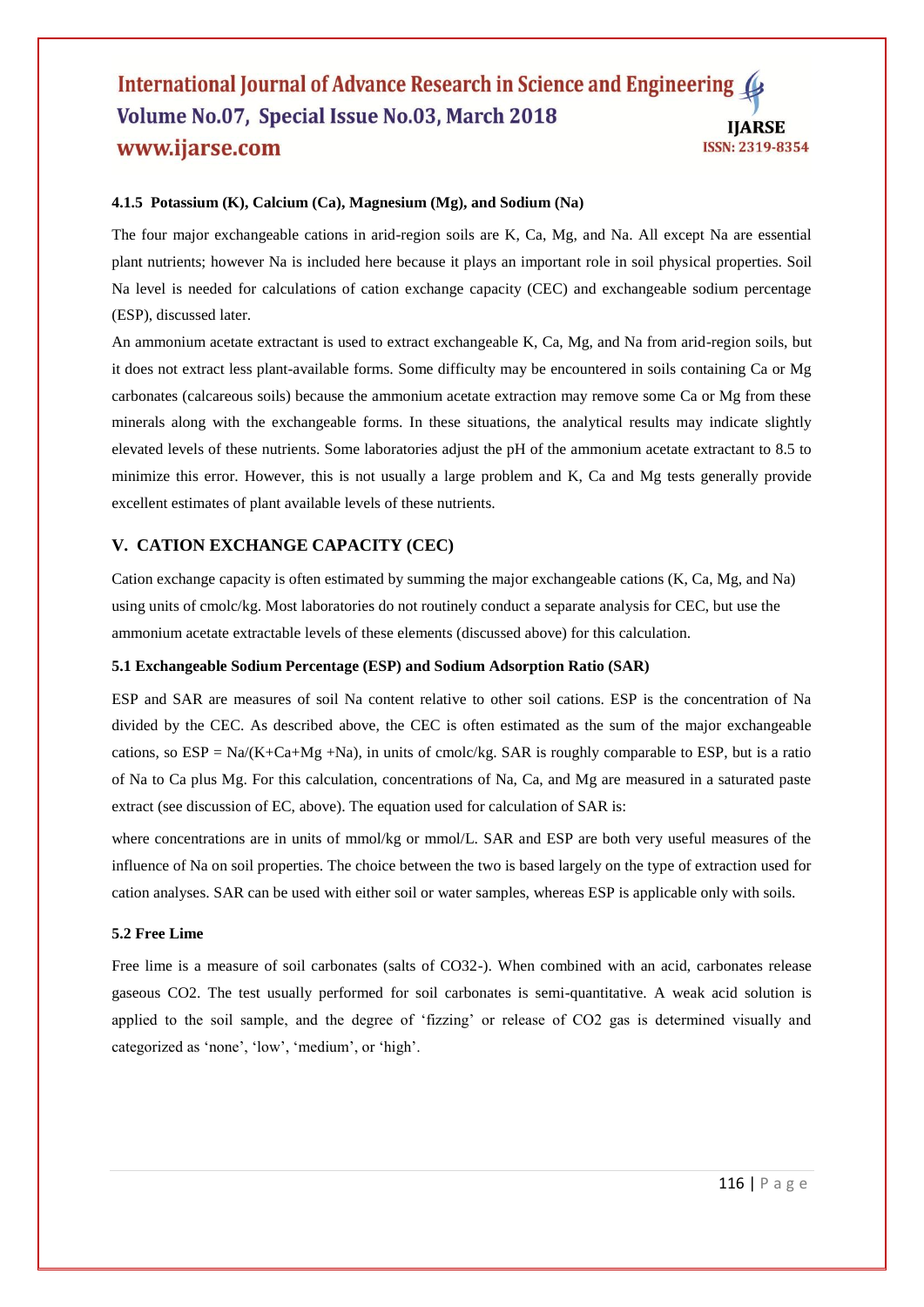## International Journal of Advance Research in Science and Engineering ( Volume No.07, Special Issue No.03, March 2018 **IIARSE** www.ijarse.com ISSN: 2319-8354

## **VI. OPTIONAL SOIL TESTS**

## **6.1 Sulfur (S)**

Sulfur, like N, may be contained primarily in the soil OM, but plants absorb only the inorganic sulfate (SO42-) form. Measuring total soil S does not provide a good estimate of S plant availability because rates of release from OM cannot be accurately predicted. Instead, S in the sulfate form is a more common measure. Sulfate can be extracted from the soil with several extractants, including water or weak salt solutions. Analysis of SO4-S is relatively easy, but it usually provides a measure of immediately available S, and not the soil"s long-term ability to provide S to a growing plant. Some desert soils contain large quantities of sulfates, in which case sulfate analysis gives a good indication of the soil"s ability to supply S.

## **VII. CONCLUSION**

Soil analyses can provide information that is important for maximizing nutrient use efficiency and agricultural productivity. A historical record of soil properties provided by long-term soil testing is useful for determining the effectiveness of fertilizer management strategies in maintaining soil fertility and sustainable agricultural productivity. Soil testing is also a useful tool for indentifying the causes of nutrient related plant growth problems.

Soil sampling is the critical first step in a soil testing program. The second is selection of a laboratory that will utilize analysis procedures appropriate for regional soils and conditions. However, an understanding of the accuracy and limitations of individual procedures and of the meaning of soil test results is essential. This publication provides information on these components of a soil testing program. The last steps, interpreting soil analysis values and developing a fertilizer management program, are crop specific and sometimes dependent on additional soil and climatic properties, and are beyond the scope of this document.

## **REFERENCES**

- [1] Kerkhoff AJ, Fagan WF, Elser JJ, Enquist BJ (**2006**) *American Naturalist* 168: E103–E122.
- [2] Soil testing manual by department of agriculture and cooperation, India
- [3] Subramani S., Kannaiyan S. (**1989**): Effect of the water fern Azolla on enzyme activity in soil under rice cultivation. Mikrobiologia
- [4]Meyer, D., J.P. Harner, E.E. Tooman, C. Collar. **2004**. Evaluation of weeping wall efficiency of solid liquid separation. Applied Engineering in Agriculture
- [5]Wan J.H.C., Wong M.H. (**2004**): Effects of earthworm activity and P-solubilising bacteria on P availability in soil. *J. Plant Nutr. Soil Sci*
- [6] Pettygrove, G.S. and I. Bay. **2009.** Crop nutrient harvest removal. University of California Cooperative Extension. Manure Technical Bulletin Series. http://manuremanagement.ucdavis.edu.
- [7] Niklas KJ, Owens T, Reich PB, Cobb ED (**2005**) Nitrogen/phosphorus leaf stoichiometry and the scaling of plant growth